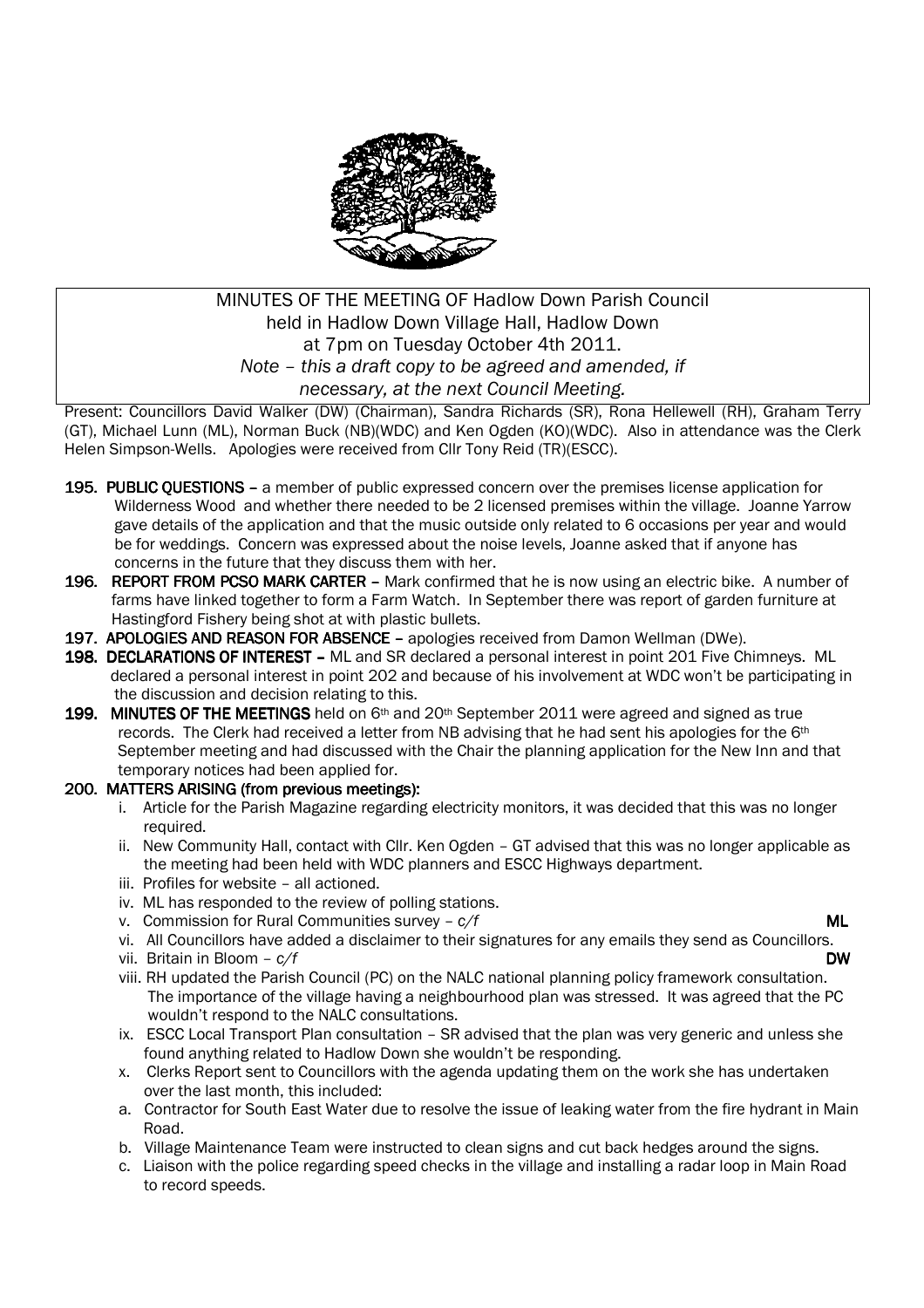## 201. PLANNING APPLICATIONS:

WD/2011/1887/F - FIVE CHIMNEYS, CURTAINS HILL, TN22 4DU - Installation of solar pv panels to south facing roof of existing poultry building – The Parish Council support this application.

WD/2011/1888/F – FIVE CHIMNEYS, CURTAINS HILL, TN22 4DU – Installation of solar pv panels to south facing roof of existing poultry building – The Parish Council support this application.

KO and NB were asked whether WDC are allowing listed buildings to have double glazed windows, they advised that it depended on the application, they were asked to continue to pressurize for this to be allowed.

### **GRANTED PLANNING PERMISSION:**

WD/2011/1590/F – WOOD END, WILDERNESS LANE – Development of existing roof space, including 3 no. proposed dormers to rear elevation.

WD/2011/1015/FE – MARLOWE HOUSE, SCHOOL LANE – Extension of time for WD/2008/0021/F – Two storey extension to existing care home to provide 8 additional bedrooms.

WD/2011/1123/F - HARWOODS, MAIN ROAD - Conservatory to the rear, demolition of existing timber detached single garage and replacement with attached single garage with store over.

### REFUSED PLANNING PERMISSION:

WD/2011/1663/LB and 1662/F - COLES HALL, HEATHFIELD ROAD - 15 photovoltaic solar panels to the existing south facing roof of the garage

### 202. LICENCE APPLICATION:

WD/201106854 - WILDERNESS WOOD, MAIN ROAD TN22 4HJ - Premises licence application. HSW advised that DWe had been contacted by 6 residents with concerns over noise. Outside events would only happen 6 times a year and would only be for weddings. The Parish Council support this application.

## 203. REPORTS FROM CLLRS. KEN OGDEN and NORMAN BUCK WDC:

NB had nothing to report. *KO to advise HSW of website details for new planning document.* **KO** Meeting being held on 12<sup>th</sup> October to examine WDC's core strategy.

204. BANK RECONCILIATION: - dated 26th September 2011 agreed and signed.

### 205. OTHER FINANCE MATTERS -

- i. SR updated the PC on the ESCC Community Transport grant, a few years ago this was discussed by the PC and little interest was shown from the community. Due to the short time scale no action taken.
- ii. To agree tender for wooden edging work at burial ground the Clerk wrote to 3 contractors but no response was received, she will write to 1 other. **HSW** and the state of the state of the state of the state of the state of the state of the state of the state of the state of the state of the state of the state of the st
- iii. 6 monthly precept payment of £13263.50 has been received.
- 206. NEW COMMUNITY CENTRE GT confirmed that volunteers have been visiting residents with the surveys. The University of Brighton will be collating the results, 225 completed surveys have been received. The PC congratulated the volunteers on their work. The committee met with WDC planning department and ESCC Highways department last week to discuss the 2 site options and are awaiting a report from them. Janet Tourell confirmed that a decision had not yet been made over which site to use. The meeting between the committee and the PC will be held this week. The committee need to know they have the PC's support, following their decision, not to pay the fee for the meeting with planning department. Agenda agreed for the meeting which DW will chair. The PC asked to receive a copy of the committee's minutes of meetings.
- 207. QUALITY COUNCIL on hold at present due to developments with Power of Wellbeing and Power of Competence. *HSW to email DWe to see if he can attend Power of Wellbeing training.* DWe
- 208. PARISH COUNCIL NEWSLETTER a discussion was held over the content of the newsletter. It was agreed that the topics would be agreed first and then GT, SR and HSW would have a meeting to agree the content of the articles. The draft newsletter would then be sent to the rest of the PC who would only be able to comment if something was factually incorrect. A discussion was held on the Clerk's involvement and the cost of printing the newsletter. *Clerk to contact Maresfield clerk to discuss printer details.* HSW
- 209. PARISH COUNCIL NAME at the PC visioning exercise it was suggested to change the name of the Parish Council due to the confusion with a Parochial Church Council, various names were suggested however it was decided to carry forward this item due to the amount of work that may be involved.
- 210. RISK ASSESSMENTS DW updated on the recent inspection, a rope was missing on the hammock at the play area which the Playing Field committee have since rectified. DW highlighted the bench near the bus stop in School Lane which has protruding bolts, GT to arrange for it to be mended. The Clerk had been advised that the zip wire was running slow, GT has tested and confirmed that it is correct.
- 211. PARISH COUNCIL FREEDOM OF INFORMATION PUBLICATION SCHEME the PC agreed the changes made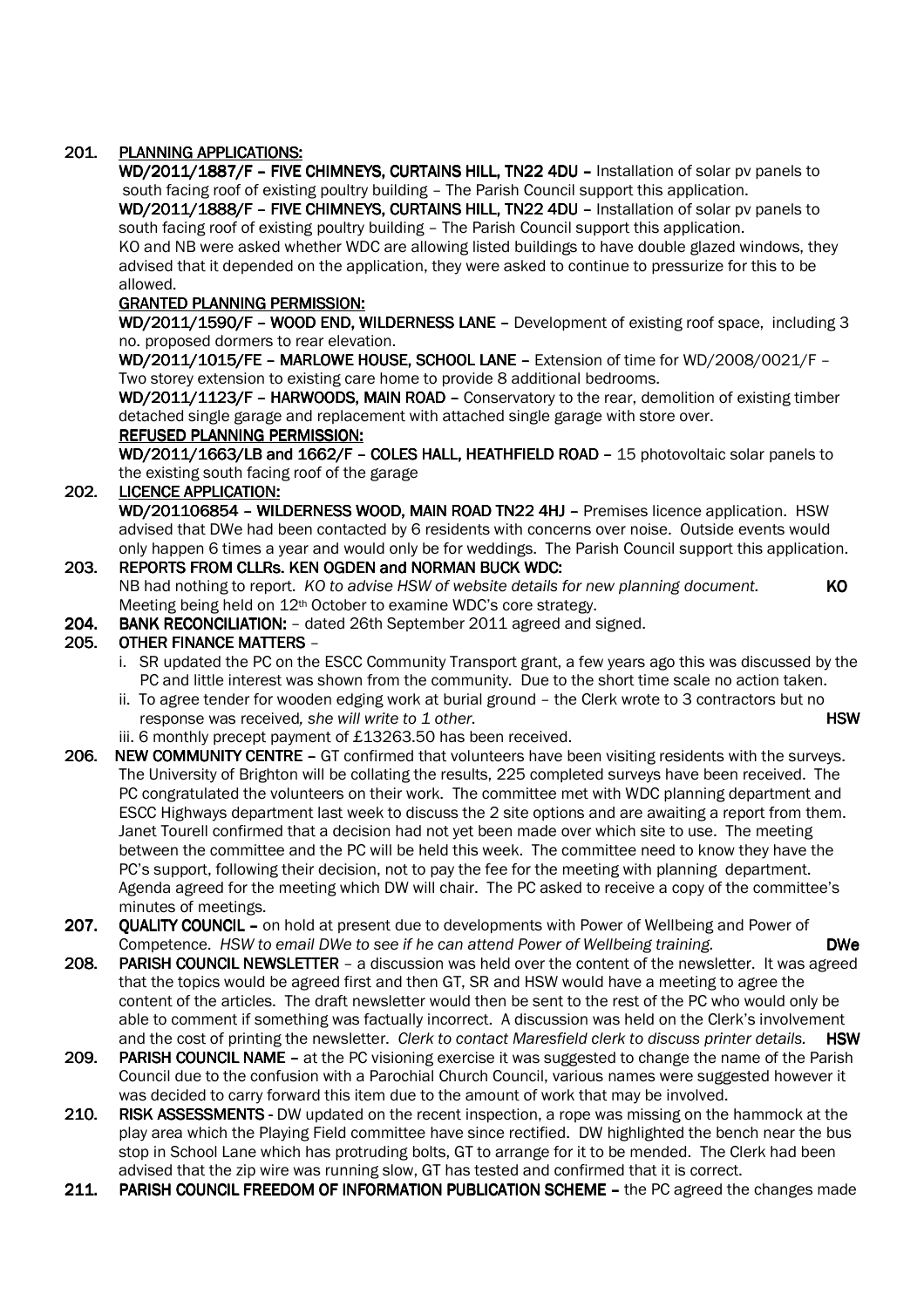by HSW who *will review the amendments suggested by GT.*  $\blacksquare$ 

## 212. UPDATES FROM MEETINGS:

- i. GT and SR updated the PC on the SLR meeting, speed will be tracked in School Lane and Main Road. A meeting will be held in School Lane looking at the signs, where the radar loop will be placed and at extending the zigzags outside the school. With regard to accidents near The Toll, Highways can meet with the police to see what suggestions they have to make it safer. Personal injuries data makes it easier for changes to be made. No budget available for fingerposts at present.
- ii. ESCC Economy Transport & Environment meeting SR and GT gave information on grit bin costs, this was discussed last year however due to the prohibitive cost with the number that would be required in the lanes, it was decided it wasn't feasible. *DW to contact Wilderness Wood regarding Dutch Elm Disease spotters.* DW

 *Clerk to write to Eddie W to see if he is willing to attend the ESCC Town and Parish Council Broadband Implementation conference.* And the set of the set of the set of the set of the set of the set of the set of the set of the set of the set of the set of the set of the set of the set of the set of the set of the set of

- iii. DW updated the PC on the Wealden Parish Conference & the Localism Bill. He stressed the importance of having a Neighbourhood Development Plan. Information was given on the community snow patrol and that people should be encouraged to clear snow outside their businesses and homes.
- 213. POLICY REVIEW TIMETABLE agreed by all. It was highlighted that when the risk assessments are Reviewed, it should be considered whether any new risks should be added.
- 214. PARISH ASSEMBLY *SR to contact Louise Baxter from Trading Standards to see if she would be able to do a talk. SR to also contact Eddie W to see if he is willing to be a voluntary Community Watchdog for Trading Standards.* SR **SR**

The Parish Assembly will be held on Tuesday 17th April 2012 at 7pm.

### 215. REPORTS FROM COUNCILLORS (COUNCIL MATTERS AND OUTSIDE BODIES):

 Burial Ground, Village Hall, Playing Field, New Community Centre and SLR – Cllr. Graham Terry – GT confirmed that the Winterfest had been cancelled. He is now back on the Village Fayre Committee. Rights of Way, Highways, Footpaths and Wealdlink – Cllr. Sandra Richards – SR updated on the Rights of Way report. HSW confirmed that the Green Lane between Main Road and Dog Kennel Lane will be closed to 4x4 vehicles from 1st October 2011 to 31st March 2012.

 Tree Warden – Cllr. David Walker – DW advised that he has received information regarding planting a tree for the Queen's Diamond Jubilee. As the oak tree had to be taken down at the playing field it was suggested that a tree be planted to replace it. *GT to speak to Claire Rivers to see if the school want to be involved.* GT

 Janet Tourell (JT) updated from the Village Hall Committee as a representative from the PC had not been at their meeting. Colin James is presently not involved with the committee and JT is therefore chair and secretary. The hall is having problems with their electrics. They have received £8500 from Awards for All to do work on the stage and the kitchen, although these items could then be taken to a new hall.

## 216. CLERK'S MATTERS:

- i. Hours were checked agreed and signed.
- ii. A caravan was reported to the clerk in Cart Lodge Field, she has reported this to planning department.
- iii. Initial precept meeting to be held on 18<sup>th</sup> October, notices have been put in the Parish Magazine, on the website and on the notice boards to encourage villagers to attend. HSW asked KO if he knew of any expense from WDC that the PC would now have to pay for, he did not. *HSW to write to TR to find*  out if there will be any extra expense from ESCC. **HSW**
- iv. Winter maintenance *Clerk to email grit route link to Councillors*. **HSW** The difference between the roads in East and West Sussex during the icy conditions was highlighted, to be raised with TR.
- v. Letter to WDC regarding loan of equipment *the PC agreed for the Clerk to write to WDC*. HSW
- vi. The Clerk received correspondence regarding speeding within the village, she has responded explaining all the work the Parish Council is doing to improve the situation.
- vii. The Clerk has sent details of all the fingerposts to ESCC and requested that they be stripped back and repainted. There is no budget at ESCC for this at present, it will be put forward to be done next year. ESCC will look into the 2 leaning fingerposts and advise the Clerk if there will be a cost to the PC to rectify these.
- 217. ACCOUNTS FOR PAYMENT: The following were agreed by all and cheques signed:
	- i. Helen Simpson-Wells. Salary £769.77 includes £27 for mileage, £11.25 expenses and £4.50 mileage not paid last month, £620 already paid by standing order, therefore cheque raised for £149.77.
	- ii. WDC £50 Wealden Parish Conference.